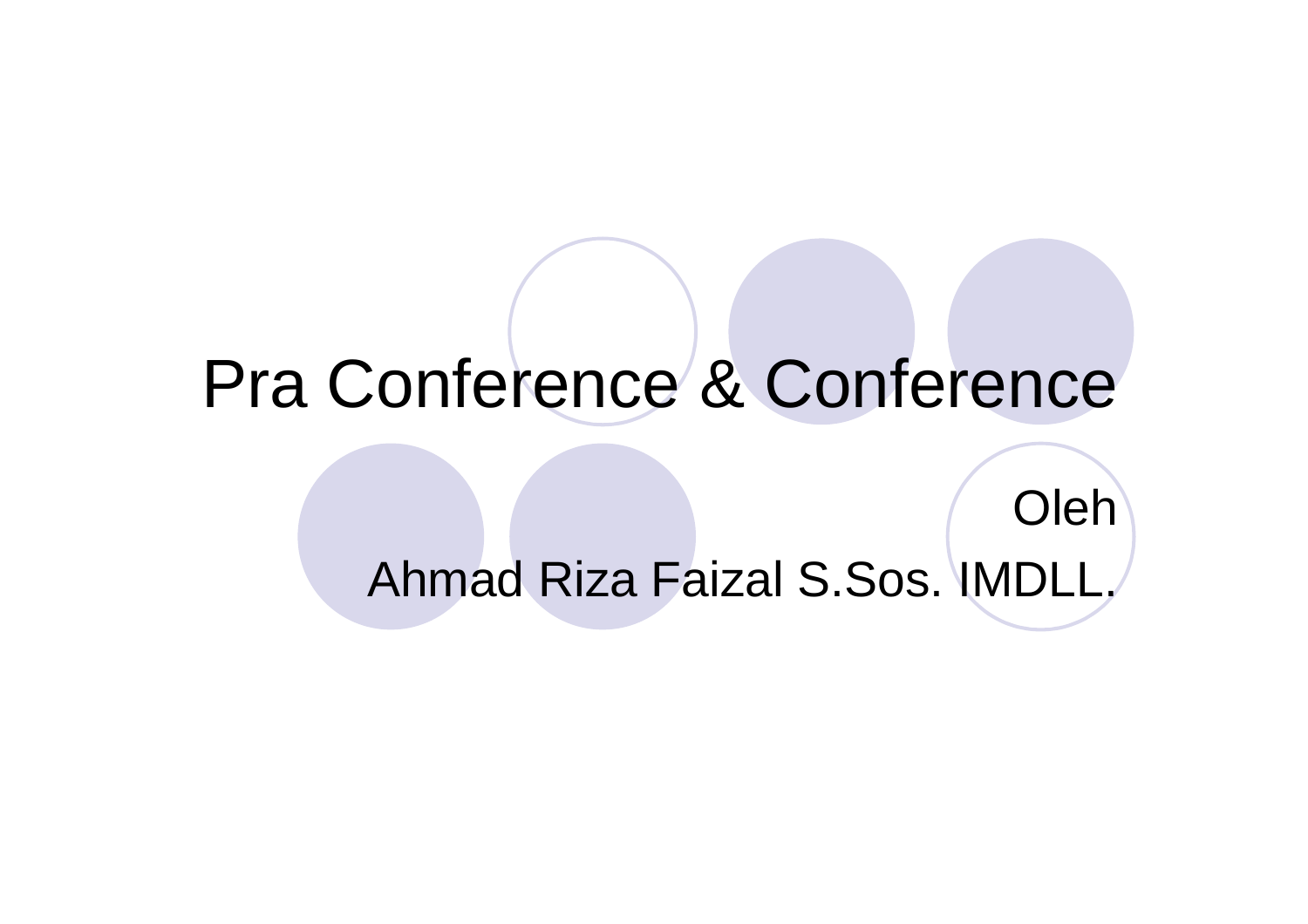### Pra Conference…

- **Penyusunan pra conference dapat disesuaikan dengan** sifat dari conference apakah mass conference atau small conference
- **Untuk small conference, persiapan yang diperlukan lebih**<br>diarahkan pada persiapan material yang akan diarahkan pada persiapan material yang akan dibutuhkan pada pelaksanaan conference
- **Untuk mass conference, persiapan lebih diarahkan pada** koordinasi dan komunikasi antar bagian perusahaan yang berkaitan dengan pelaksanaan conference
- **Kata kunci dalam tahap perencanaan ini adalah** efektifitas dan efisiensi kerja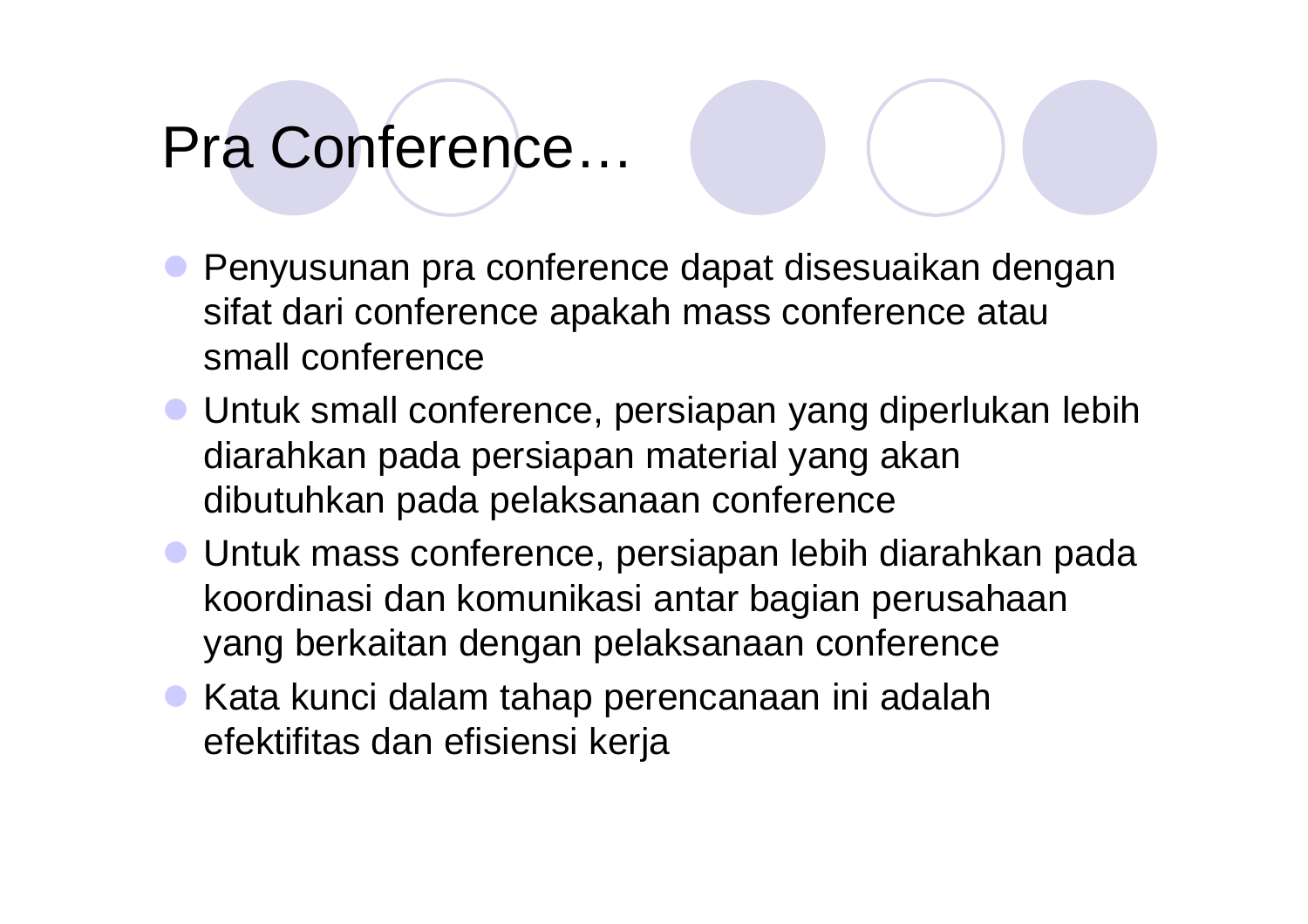#### Tips-tips Pra conference….



- $\bullet$  **Build a comprehensive event design and time line**
- **Consider the dates and size of the meeting**  $\bullet$
- $\bullet$ **Check for conflicting events**
- $\bullet$  **Appoint an organising committee and/or Professional**
- $\bullet$  **Include: Finance, Programme, Promotion & Publications, Registration**
- **Consider the programme structure and theme**  $\bullet$
- $\bullet$ **Select appropriate venue(s)**
- $\bullet$ **Negotiate and reserve accommodation**
- $\bullet$ **Prepare the budget**
- $\bullet$  **Prepare a Sponsorship Guide and approach possible sponsors (if appropriate)**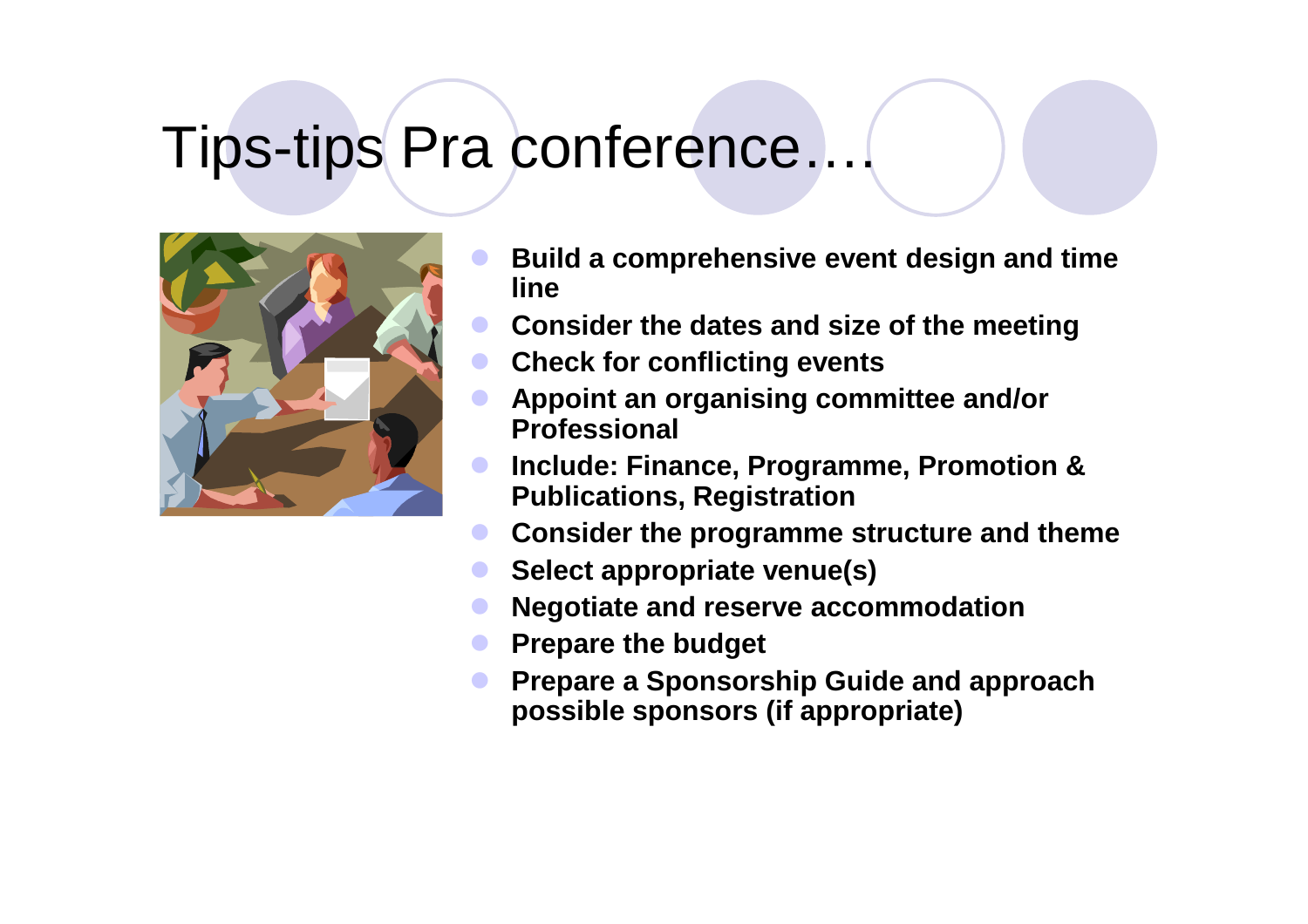## The Tools…

- **Tabel Kegiatan (run down)**
- Schedule (Time Line)
- **Programme Booklets, including** registration and financial administration
- $\bullet$ Speaker materials & stationary
- $\bullet$ **Website**
- $\bullet$ Other consider checklists

| C<br>$\bullet$ $\bullet$ |
|--------------------------|
|                          |
|                          |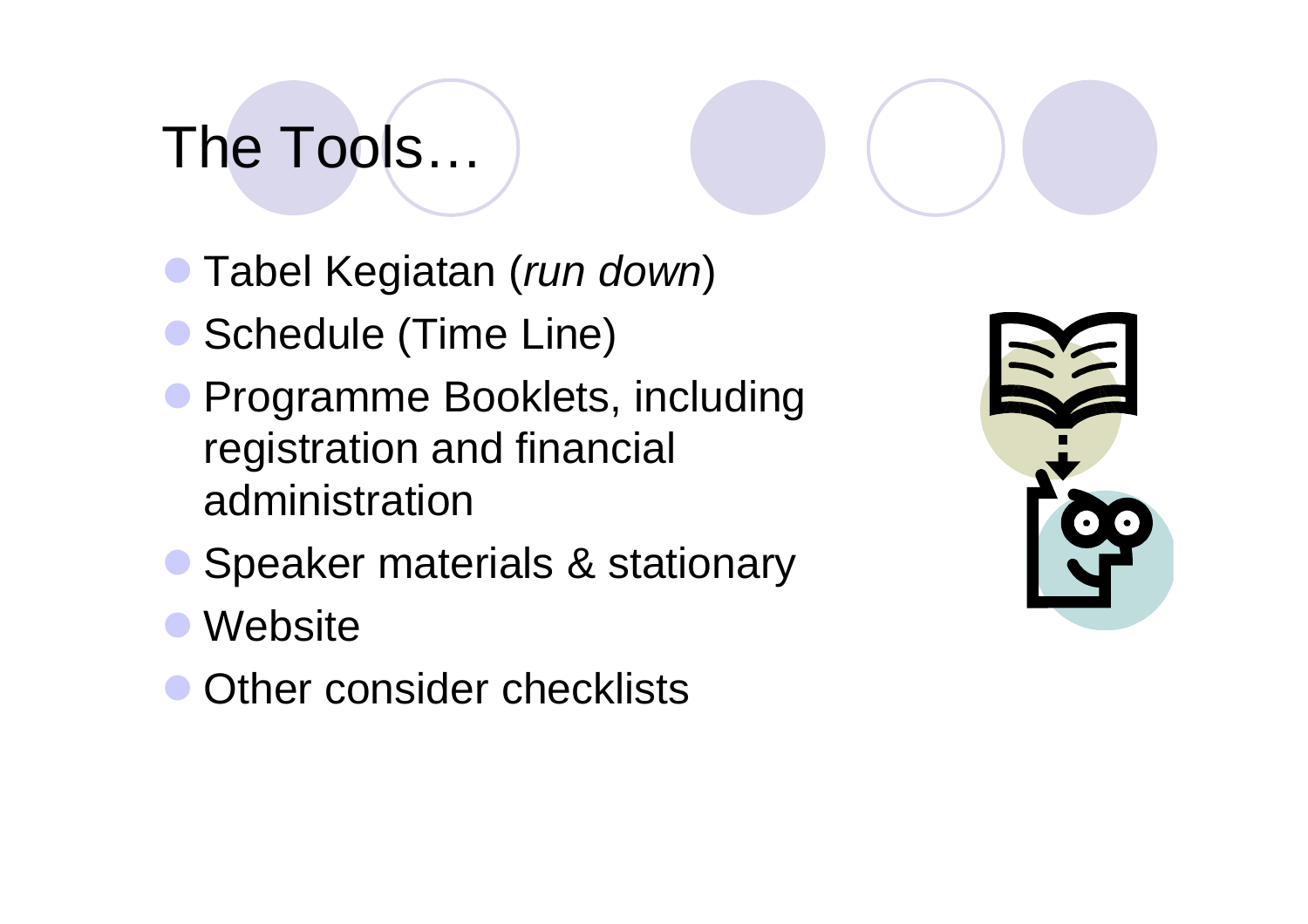# News Conference

- Can be understand as media briefing, this is<br>when your office plans to make an announce when your office plans to make an announce of public interest to the media.
- $\bullet$  Reserve a room large enough to accomodate those invited. The meeting area must contain electrical outlets and space for television crews.
- **Have tables, chairs, lectern, pencils, and paper.**<br>• Arrange to boys misraphene and levelance kar.
- $\bullet$ Arrange to have microphone and loudspeaker.
- $\bullet$ Have water and glasses for speakers.
- $\bullet$ Arrange for parking.
- $\bullet$ Alert the media by phone or e-mail no less than the day before.
- $\bullet$ Invite public officials and VIP's who have an interest.
- $\bullet$ Brief participants about format and possible questions.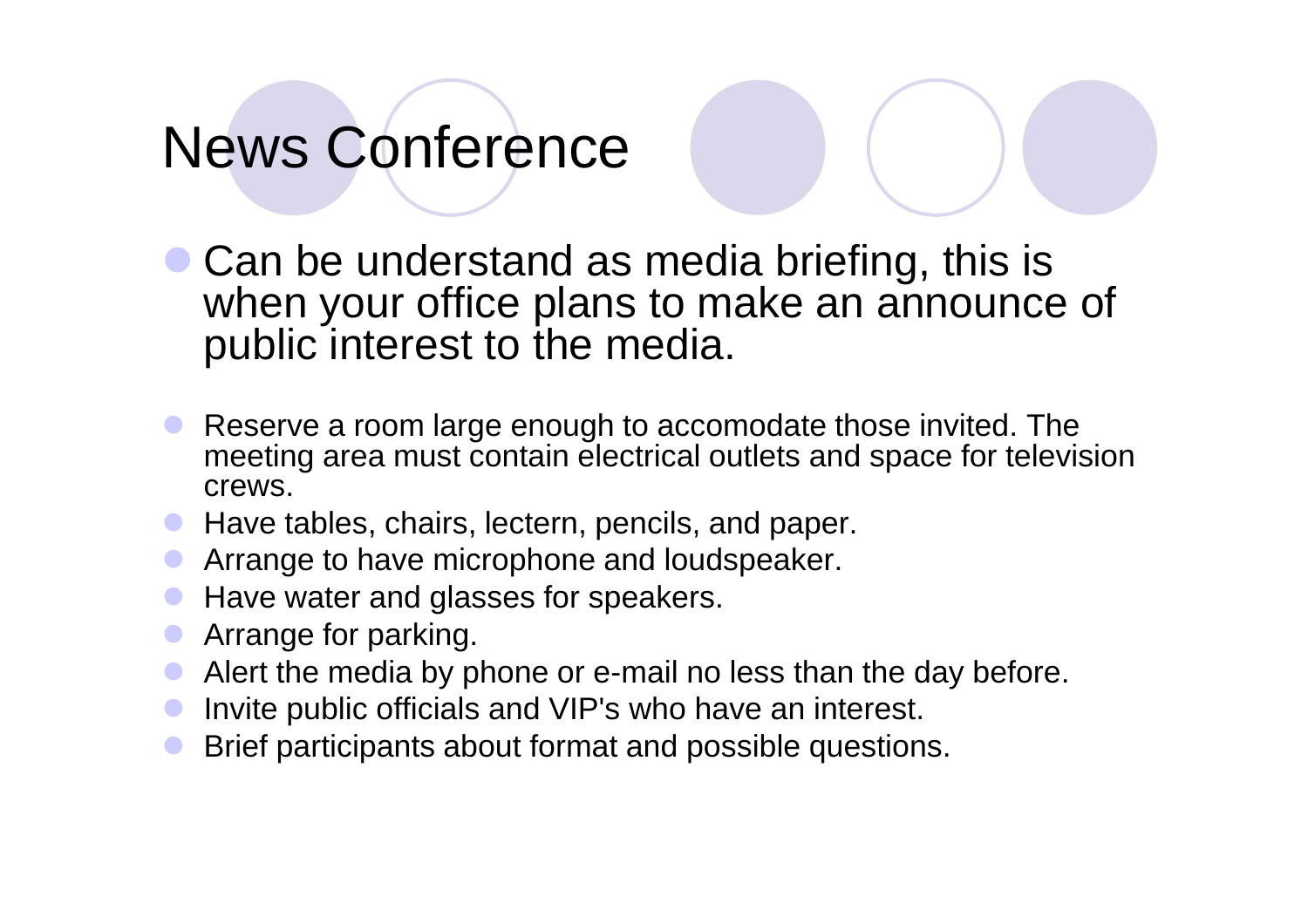### …..News Conference

 $\bullet$ Make up a press kit, which may include:

news releases

biographical data on speakers

photos

copies of speeches

- $\bullet$ Use the Sponsorship sign/banner.
- $\bullet$ Look for visuals for television.
- $\bullet$ Post signs directing news media to the conference site.
- $\bullet$ Notify telephone receptionists and other appropriate people.
- $\bullet$ Arrange to have someone meet the media.
- $\bullet$ Take notes in case reporters call later about the content.
- $\bullet$ Help get things going, if needed, by asking the first question.
- $\bullet$  Distribute news releases, speeches, etc. to selected media outlets who did not send representatives to the conference.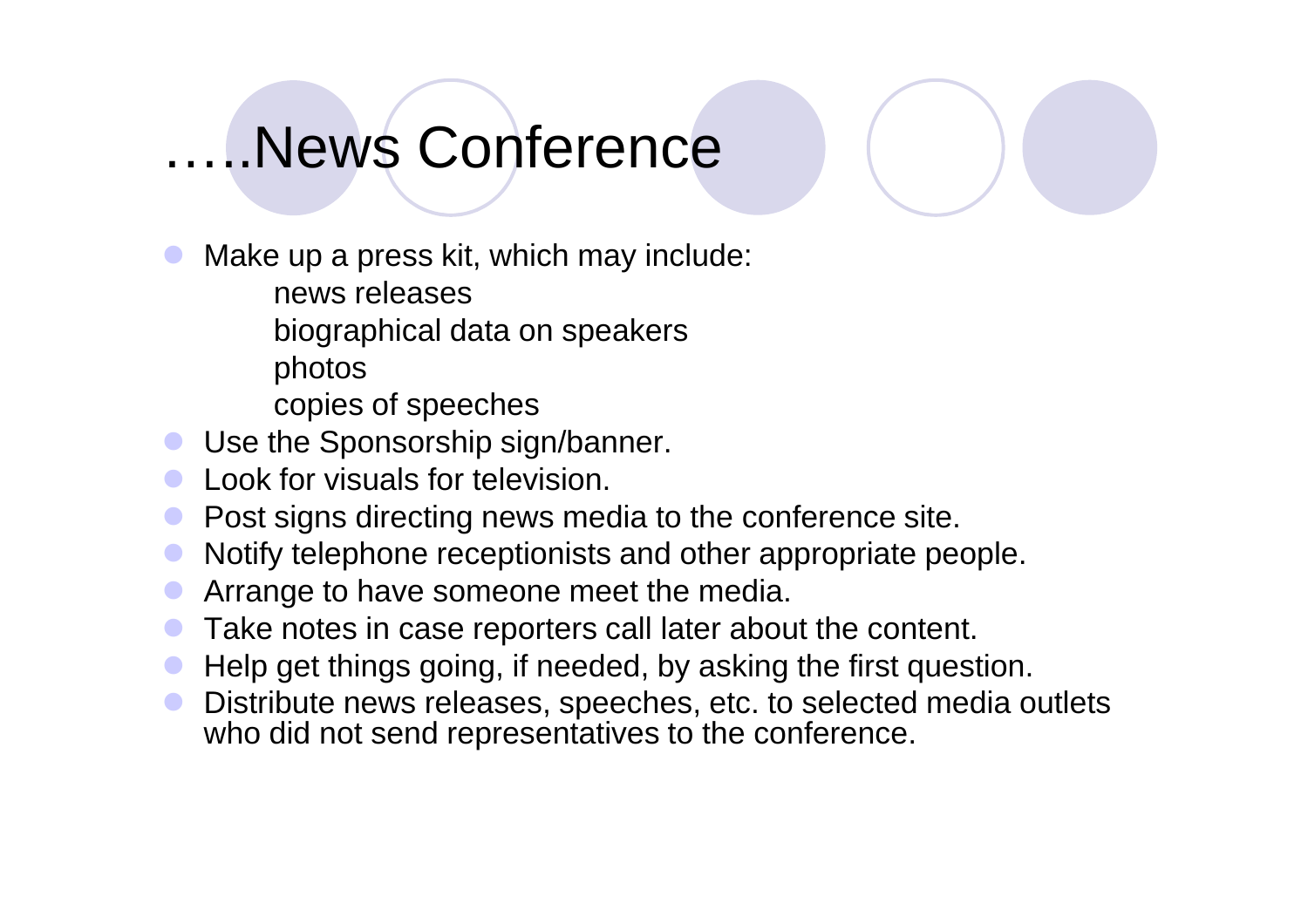### Media Relation

- $\bullet$  Return calls. Reporters are always writing on a deadline. Delays could mean that your side of the story may not be told.
- Know who you are talking to. Ask the reporter who he or<br>she represents and the nature of the story she represents and the nature of the story.
- Be prepared. Review the topic and have notes.
- Know your message. Predetermine your main points and stick to them stick to them.
- Put in context. Briefly provide any relevant background<br>or ancedotes that explain the problem or situation or ancedotes that explain the problem or situation.
- Use everyday language. Avoid jargon or specialized technical terms.